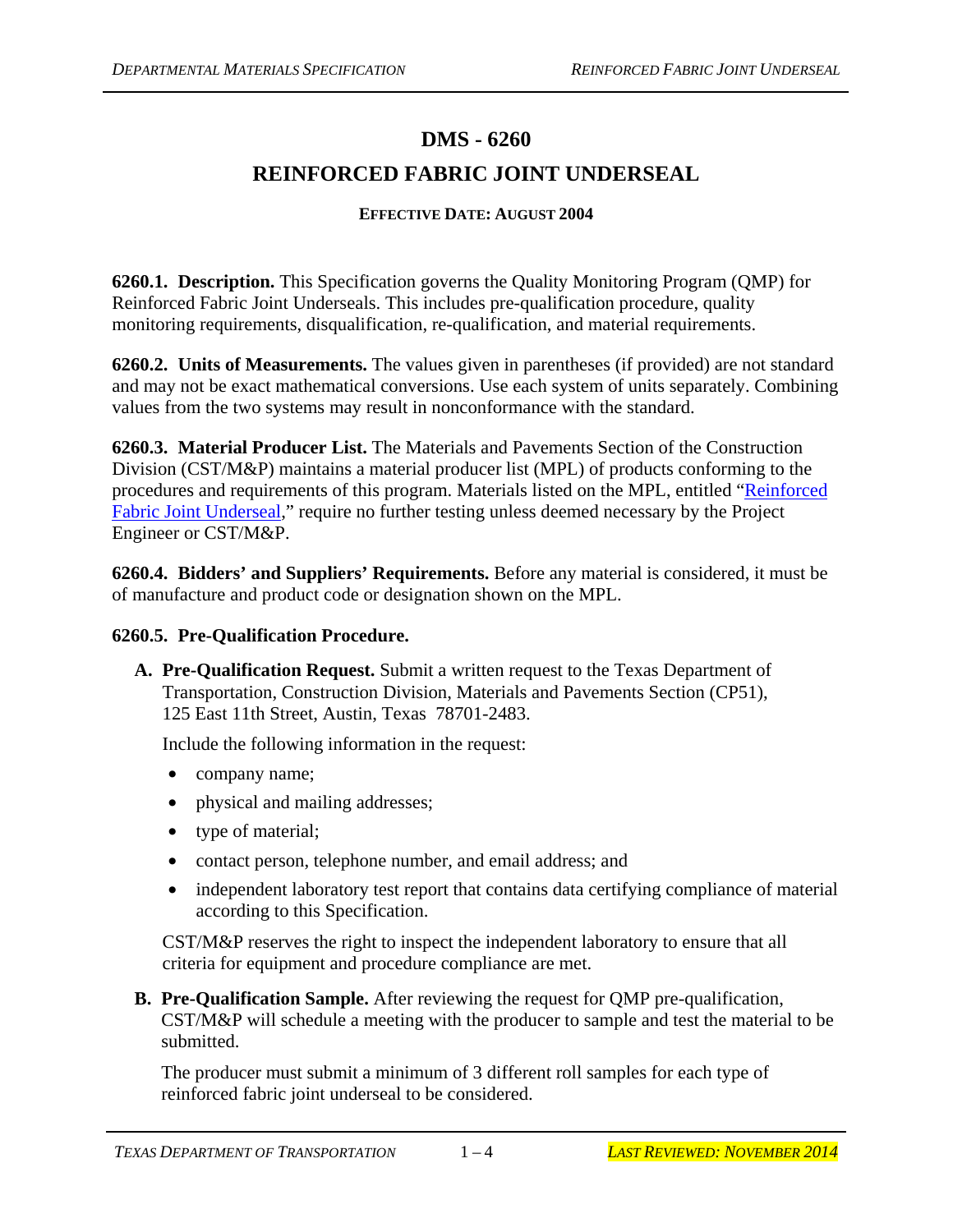Submit all materials for pre-qualification at no cost to the Department.

- **C. Testing.** The Department will perform all tests outlined in Article 6260.6 to verify data reported by the producer. In the case of variance, Department tests will govern.
- **D. Evaluation.** CST/M&P will notify prospective bidders and suppliers after completion of material evaluation.
	- **1. Qualification.** CST/M&P will approve a material for QM if Department test results for each sample meet the minimum requirements outlined in Article 6260.6 and an adequate correlation between producer and CST/M&P test results is established. If approved for use on Department projects, CST/M&P will add the material to the MPL.

Once in the QMP, report any change in formulation or manufacturing process to CST/M&P. Any changes in the material require resubmission for pre-qualification.

When, in the opinion of the Director of CST/M&P, changes have been made in the composition or manufacturing process of a pre-qualified material, a re-evaluation of the performance may be required.

**2. Failure.** Producers not qualified under this Specification may not furnish materials for Department projects and must show evidence of correction of all deficiencies before reconsideration for qualification.

CST/M&P will reject the material if a correlation is not established or if the material does not meet the requirements.

The Department normally bears the costs of sampling and testing; however, the producer will bear the costs associated with materials failing to conform to the requirements of this Specification. The Director of CST/M&P will assess this cost at the time of testing, and amounts due will be deducted from monthly or final estimates on Contracts, from partial or final payments on direct purchases by the State, or directly billed to the producer.

- **E. Quality Monitoring Requirements.** The producer bears the responsibility of complying with the following requirements for quality control of the material.
	- The producer must maintain a complete record of all test reports, which is readily available to any Department representative.
	- These records contain every test performed on the pre-qualified material by the producer or the independent lab. These records must be maintained for the previous and current calendar year.
	- Style numbers assigned to each type of fabric must be unique and distinguishable from other styles.
	- It is the responsibility of the producer to sample and test the material under the QMP and to maintain appropriate records.
	- Frequency of testing pre-qualified styles by the producer is a minimum of one in every State lot. (A State lot consists of  $16,722 \text{ m}^2$  [20,000 yd.<sup>2</sup>])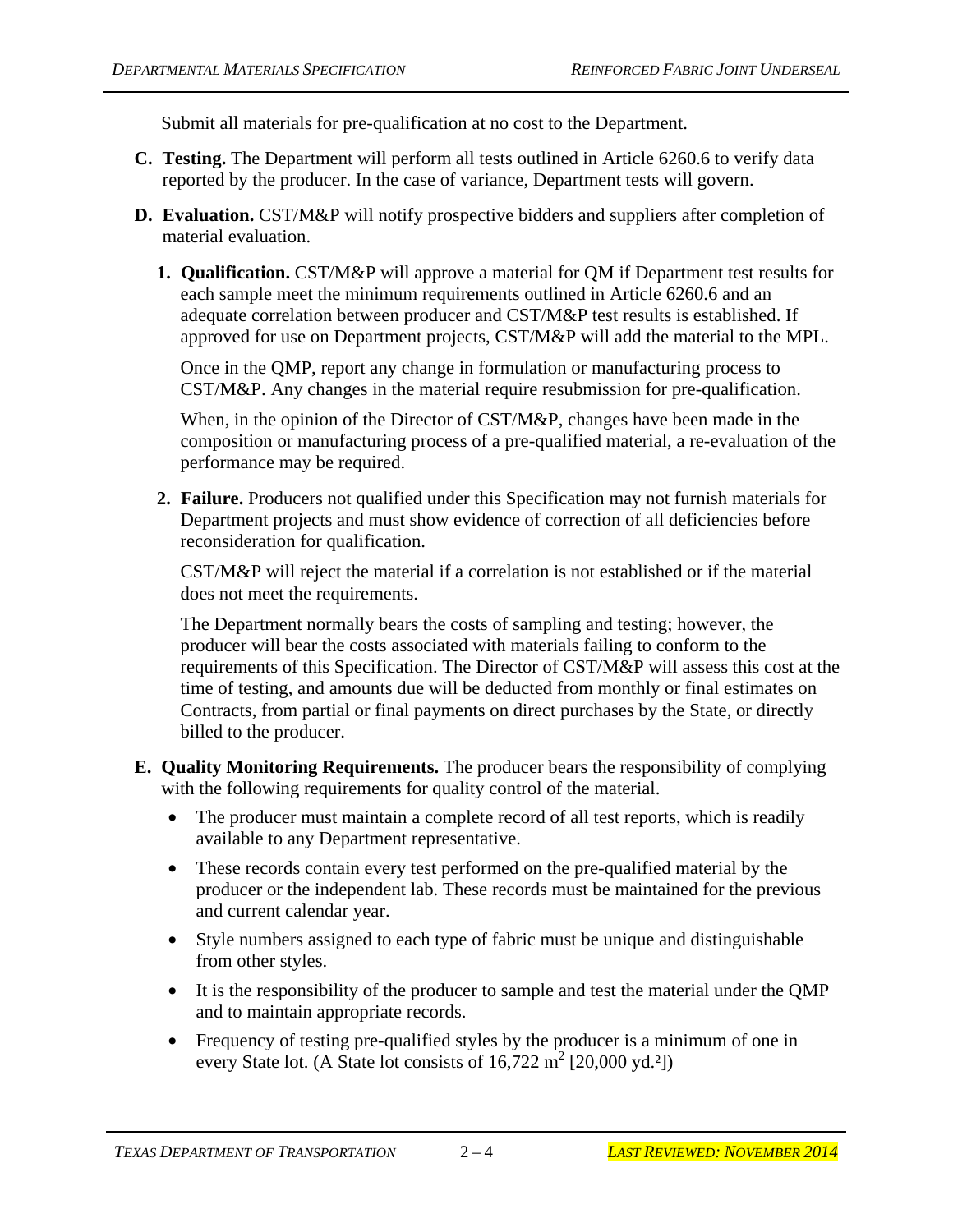- A monthly activity report must be submitted to CST/M&P reflecting a test report for every  $16,722 \text{ m}^2$  (20,000 yd.<sup>2</sup>) of the pre-qualified material produced.
- Submit a quality monitoring sample by the end of each calendar year for testing. Submit their material no later than the end of November to be pre-qualified for the entire year.
- **F. Periodic Evaluation.** The Department reserves the right to conduct random sampling of pre-qualified material for testing and to perform random audits of test reports. Department representatives may sample material from the manufacturing plant, the project site, and the warehouse. CST/M&P reserves the right to test samples to verify compliance with this Specification.
- **G. Disqualification.** A producer who is granted QMP pre-qualified status will remain in the QMP unless one of the following infractions occurs.
	- Material shipped to the Department fails to meet the requirements stated in this Specification.
	- The producer fails to properly perform and report QC tests to CST/M&P.
	- The producer has not provided the Department with any reinforced fabric joint underseal for a period of 12 months.

Failure of any material or failure by producer to comply with these requirements may result in the removal of the producer from the QMP and the MPL.

The Department may conduct additional tests to identify changes in the material. Changes detected in the composition and/or manufacturing process not reported by the manufacturer may be cause for removal of that material from the QMP.

**H. Re-Qualification.** If a material is disqualified, the producer will not be allowed to supply any type of reinforced fabric joint underseal to the Department for a period of 30 days, or as determined by the Director of CST/M&P. After this time has expired, the producer must re-qualify to regain QMP status.

If a material is removed from the QMP, the producer may resubmit its product for requalification only after submitting a test report from an independent laboratory with test data that certifies that the material meets the requirements of this Specification.

If a producer is disqualified from the QMP, the disqualification period must elapse before a producer is eligible to resubmit their materials for re-qualification procedures. All requirements for pre-qualification under Article 6260.5 will apply.

If multiple styles have been pre-qualified, CST/M&P reserves the right to partially reinstate a producer for one type of reinforced fabric joint underseal, when warranted.

**6260.6. Material Requirements.** A reinforced fabric joint underseal is a flexible high-density asphaltic membrane adhered to a polymeric reinforcement material. Reinforced fabric joint underseal can be used to retard reflective cracking of flexible pavements over transverse and longitudinal joints. The reinforced fabric joint underseal is self-adhesive.

All materials submitted for the Quality Monitoring Program for Reinforced Fabric Joint Underseals must meet the requirements listed in Table 1.